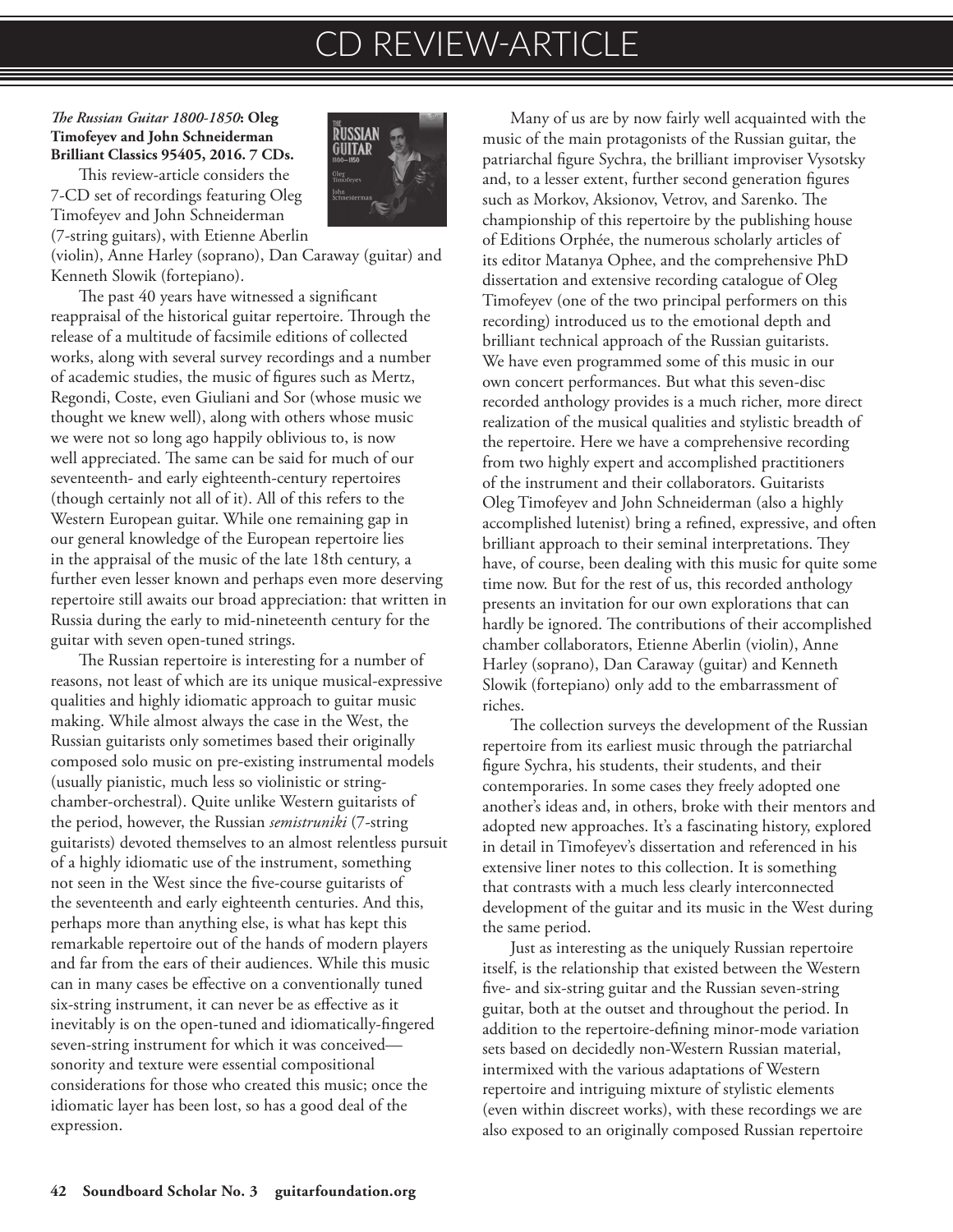framed in the cosmopolitan European high classical and early romantic styles. In addition, we are able to directly discern the intermixture of influences that occurred between the Russian guitarists themselves and, in some cases, the almost reactionary developments that occurred within the repertoire as it moved from a Western cosmopolitan classical style through Sychra's 'harp-guitar' and Vysotsky's brilliant improvisational style to a mainstream romantic yet still somewhat idiosyncratic miniaturist style during the 1840s, at the close of the Russian instrument's Golden Age.

The anthology follows a broadly chronological course, beginning with two discs devoted to Sychra's Moscow period and the music of his students (and, in turn, their students), the 'Moscow School.' Disc 3 surveys the earliest music for the Russian guitar—music dating from around 1800. Vysotsky's music is surveyed in disc 4, while disc 5 returns to Sychra and the St. Petersburg School in the form of chamber music for two guitars and for guitar with violin. The music of the "true Romantics," Alexandrov, Sarenko, and Zimmerman, follows, and the anthology concludes with a survey disc devoted to further chamber music with the guitar (adding to that which appears elsewhere in the collection). What follows here amounts only to an overview of a comprehensive project that contains many high points. If reviews of CD recordings routinely included titles (as concert reviews in newspapers usually do), I would be titling or subtitling this one *A Sleeping Giant Roused*.

 \* \* \* The music of Andrey Sychra (1773–1850), the instrument's omnipresent figure, receives a good deal of attention and is accorded two discs as well as being heard at further points throughout the anthology, both in his own music and in the influence he exerted on the music of virtually all other Russian guitarists who came after him. Sychra's harp-inspired textures, sophisticated crossstring ornaments, elaborate arpeggios, delicately balanced forms, and wistful mood are explored over several variation sets, including the iconic "Troika" and the brilliant, often dramatic, and always nostalgic "In the Valley." Of particular interest, we at last have a complete recording of Sychra's deceptively titled *Practical Rules of Playing the Seven-String Guitar in Four Large Exercises*. Consisting of a mixture of high-classical, early romantic and *alten* (old) styles, each movement of this intriguing twenty-seven-minute fourpart cycle progresses through a series of texturally defined modulating sections, each giving the impression of a compilation of several etudes developed and combined into a homogenev ous larger whole. The Parisian five-string guitarists had tried something along similar lines in their

sets of Preludes and Etudes but without coming close to the quality or ambitious scale of the *Four Practical Rules*. Further pieces by Sychra, directly inspired by Western music, are also represented, not least in his adaption and augmentation of the Viennese pianist Henri Hert's wellknown variations on *Weber's Last Thoughts* and his settings of the famous aria "Di tanti palpiti" from Rossini's *Tancredi* and a Rode concerto polonaise, adopting in these pieces a somewhat more generic Western use of his instrument.

The music of Sychra's St. Petersburg years, following his move from Moscow, is dealt with in a disc of chamber music (music for two guitars and for guitar and violin) shared with his accomplished student, the nobleman Vladimir Morkov (1801–1864). Sychra's music for guitar and violin is represented by a pair of minor-mode polonaises, one originally composed and unusually melancholic, the other adopted from the aforementioned Pierre Rode violin concerto. Sychra treats the instruments equally, the guitar parts being particularly ornate. Two further polonaises, taken from the piano music of Michal Kleofas Oginski, are scored for two guitars in more conventional, not particularly harp-like settings. This is also somewhat the case with the extended 16-minute *Variations on Two Songs*, a piece that provides an opportunity for us to compare Sychra directly with his Franco-Italian contemporary Ferdinando Carulli, who used one of these themes in his equally brilliant and extended two-guitar variation set, *Deux Airs Russes, Op. 110* (c. 1817).1

Morkov's particularly refined guitar-duo music is represented by arrangements of music written by his friend Mikhail Glinka, the most important Russian composer of the period. Pieces taken from Glinka's iconic opera *A Life for the Tsar* and the orchestral work *Kamarinskaia* provide an analogy to the Viennese two-guitar genre, substituting for the Viennese *terz-guitar* tuned a third higher than usual a *quart-guitar* pitched at a fourth higher for the principal guitar part.

With the disc dedicated to the music of the students Sychra left behind in Moscow, the "Second Generation" of Aksionov, Vysotsky and Vetrov, we are able to discern the continued influence of the patriarch as well as additions to and departures from his finely balanced style.

Semion Aksionov (1784–1853), the dedicatee of Sychra's *Practical Rules*, developed a more articulate instrumental style than that of his teacher, employing less overtly harp-like textures and adopting in places a slightly more Western approach to the instrument. At the same time he added to his variation sets on Russian songs an extended rapid legato technique once described as "luxurious legato"

<sup>1</sup> This work may be heard in my recent recording with Karl Wohlwend, *Guitaromanie (vol. 2): Music for Two Guitars by Ferdinando Carulli* (dbMusic/CGS, 2016).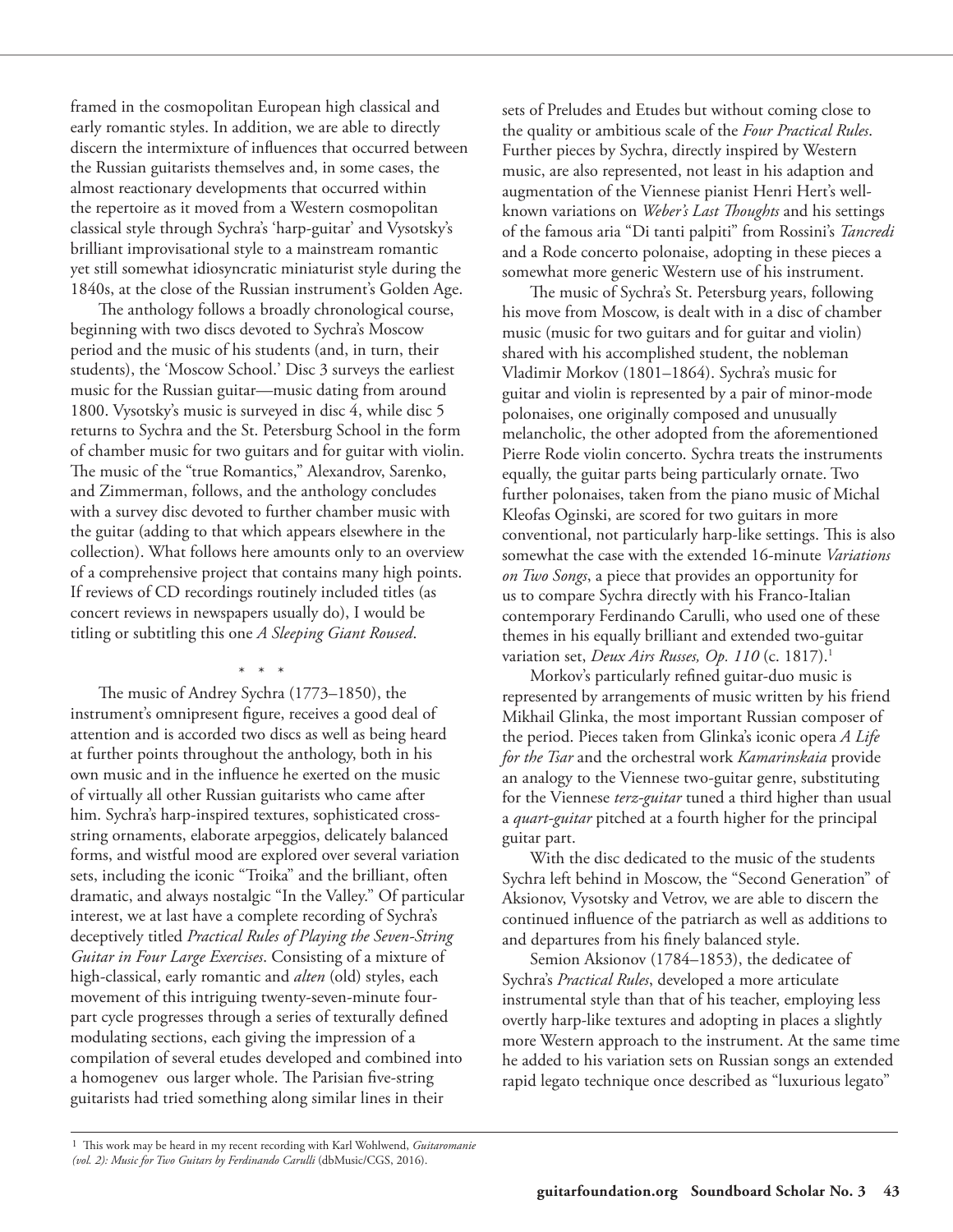## CD REVIEW:(cont.)

(something not approved of by Sychra, who felt it to be "bad gypsy style!"). Aksionov also more fully introduces us to the free approach that Russian guitarists sometimes adopted when arranging material from other instruments. In this case, the source material was a setting of the St. Petersburg-resident pianist John Field's variations on *Kamarinskaia* (itself an appropriation of Russian material by a Western composer).

The music of Aksionov's brilliant student Mikhail Vysotsky is also introduced on this disc. Along with a programmatic march "On the Escape of the French Troops from Moscow," there are a couple of brilliant, ingeniously fingered, improvisatory variation sets on the Russian peasant and "gypsy" songs, "Stop Singing, Oh Nature's Friend" and "I Love Pear."

Before looking more fully at Vysotsky's music (which is given a later disc to itself), however, we should mention the music of his student, the medical doctor Alexander Vetrov (c. 1812–1877). In addition to a quite Western-sounding variation set on the 'gypsy' tune "You Won't Believe" (a piece that borrows directly from his teacher), we are treated to three of Vetrov's études for the guitar. These are interesting, effective pieces that, with their lute-toccata-like *alten Stil* sequences, intermixture of Italianate passagework, and interesting modulations (analogous to Sychra's *Practical Rules*, though on a much smaller scale), combine a typically Russian mixture of styles, both within and between items. These pieces, along with an Aksionov *Exercise* found on the same disc (and further pieces included in the anthology), remind us that when dealing with études and other short free-form pieces the Russian guitarists are unvaryingly interesting.

Mikhail Vysotsky (1791–1837), a student of Aksionov and a serf whose unusual musical ability led to his release from serfdom, maintained an association not only with the upper classes of Russian society but with gypsy guitarists as well, the influence of each making itself felt in his music. While strict formal procedures were not a primary feature of this brilliant improviser's style, his music remains inventive, dramatic and virtuosic (especially in his variation set finales). Although Vysotsky studied with Aksionov only, we nevertheless detect many of Sychra's technical ideas in his music. In addition to a half-dozen archetypical minor-mode variation sets on Russian themes such as "Ah Mother I have a Headache" and "Go Home, Dear Cow" (titles whose humorous literal English translations belie the serious and dramatic mood of the music), we are also presented with a decidedly Western-sounding approach in sets such as 'I Loved a Rose' and even the ubiquitous *Troika* and *Cossack*, regardless of mode. Also included are two of Vysotsky's most idiosyncratic works, his *Fantasia* on themes from Cramer piano études and his arrangement of *Contrapunctus* 

*III* from J. S. Bach's *Art of Fugue*. As is the case elsewhere in the Russian repertoire, rather than adhering to any sense of literal transcription these "observations" on the music of Western composers amount to new compositions. Vysotsky appears to be the first in a very long line of guitarists to become fascinated with the music of J. S. Bach. With his adaptation of the *contrapunctus* we are presented with a celebration of sophisticated contrapuntal texture which, at the same time, dispenses with any real sense of the fugal aspect of the music; Vysotsky was far more interested in the sophistication of contrapuntal texture and the profound mood of Bach's music than in its formal construction. Vysotsky's few chamber works are represented by his variations on the minor-mode Russian song "I Loved a Rose," a further polonaise taken from the piano music of Oginski (this time of the well-known "Farewell to the Fatherland"), and the aforementioned "Ah Mother I have a Headache" (presented, in an effort to augment Vysotsky's limited output in the genre, with an effective second guitar part recently composed by the Ukranian guitarist Vladimir Polinov).

CD3, the disc dedicated to the "Earliest Music for the Russian Guitar" would, on the face of it, perhaps threaten to be the least interesting of the collection. It turns out, however, to be the quite the opposite. Almost all of the music here is cast in a convincing cosmopolitan style that affirms the starting point of the Russian guitar repertoire as thoroughly Western European. We are treated to solo works (a Rondo and a Polonaise based on *La Marseillaise*) by the important Bohemian guitarist and cittern player Ignatz von Held (1766–1816), an early Polonaise by Sychra, and the sole surviving work by Sychra's much lesser known brother, Ludwig (a three-movement Allegro-Polonaise-Rondo *Fantasia*). We also hear early settings of Russian source material in A. Sviensky's c.1803 variation sets on the iconic Ukrainian *Kozak*, an untitled *Air Russe* (identified by Timofeyev as a well-known folk song, "The Landlady"), and a variation set for two guitars. Of particular interest, is the Sonata for Violin and Seven-String Guitar (1799) written by the little-known Joseph Kamensky. If we didn't know any better, we would imagine ourselves listening to a defining example of late-1780s Parisian chamber music intended for the *Concert Spirituel*. The cosmopolitan Parisian style continues in the Sonata for Two Guitars by Kamensky's student, Prince Vladimir Lvov (some of which is taken from the sonata by his teacher). Music for guitar and voice is represented by a group of French chansons and Italian arias taken from an 1808 manuscript compiled by one Piotr Naymanowsky, among them a setting of Domenico Cimarosa's "Se m'abandoni" (Cimarosa was yet another influential European composer who spent time in Russia).